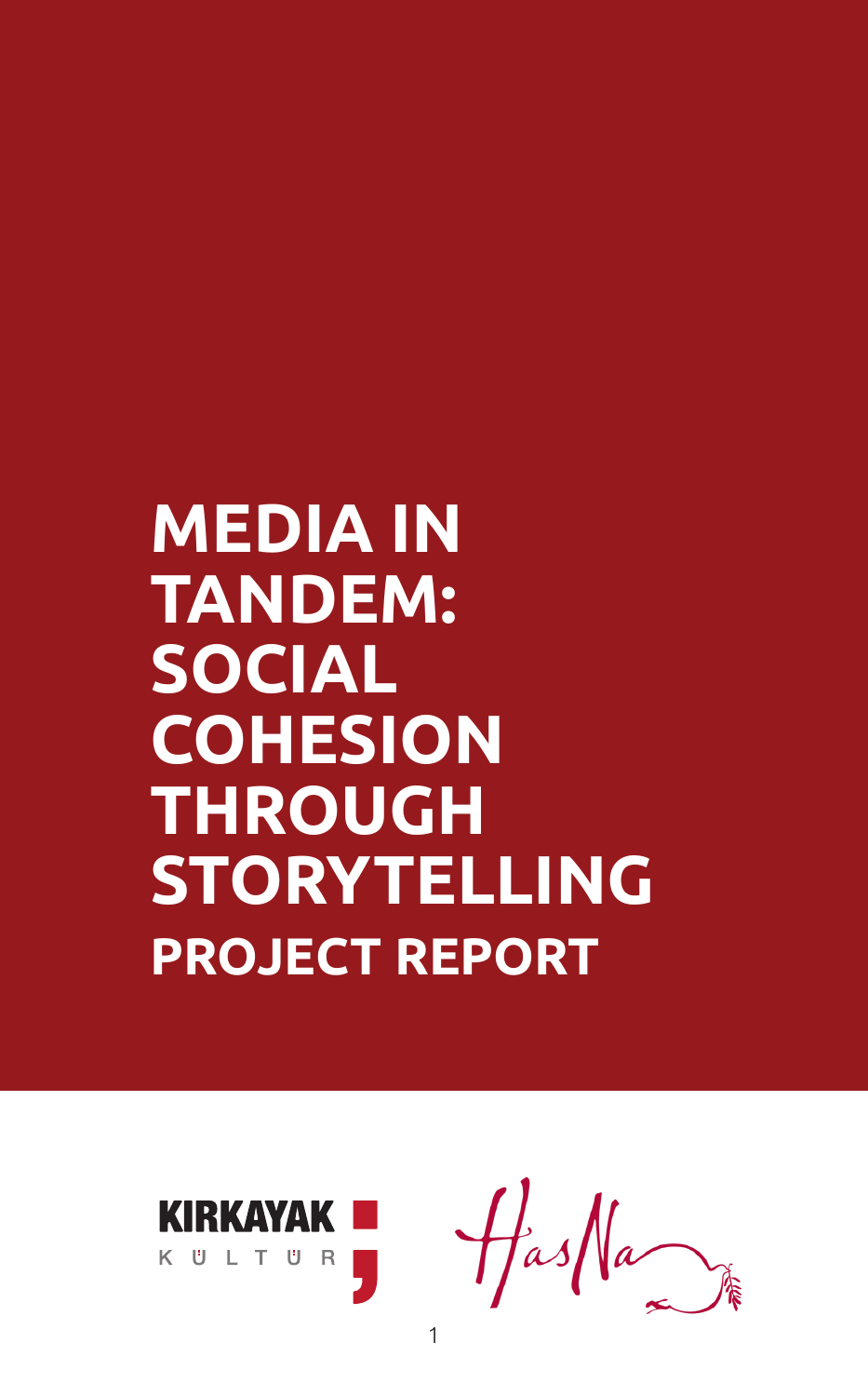Report Prepared by\* Tülây Atay, PhD & PhD - Academic Advisor <https://orcid.org/0000-0002-0746-7127> Damla Deniz Cengiz- Project Coordinator (Kırkayak Kültür) John Dykes- Project Coordinator (HasNa)

Kemal Vural Tarlan- Kırkayak Kultur- General Coordinator

 \* Surnames in Alphabetical Order Design: Salah AlKhal



#### **KIRKAYAK KÜLTÜR**

Kırkayak Kültür Sanat ve Doğa Derneği Akyol Mah. Atatürk Bul. Şaban Sok. No:36/1 P.K 27010 Şahinbey/ G. Antep

Tel: [0342 230 74 54](tel:(0342)%20230%2074%2054) [kirkayaksanat@gmail.com](mailto:kirkayaksanat@gmail.com) [info@kirkayak.org](mailto:info@kirkayak.org),

Facebook: KirkayakKultur Twitter: @kirkayakkultur Instagram: @kirkayakkultur YouTube: Kırkayak Kültür

[www.kirkayak.org](http://www.kirkayak.org/)

#### **HasNa** 1666 Connecticut Avenue, NW Suite 100, Washington,

DC 20009 USA

#### [admin@hasna.org](mailto:admin@hasna.org)

Facebook: HasNa Inc Twitter: @HasNaInc YouTube: HasNa Live

www[.hasna.org](https://hasna.org/)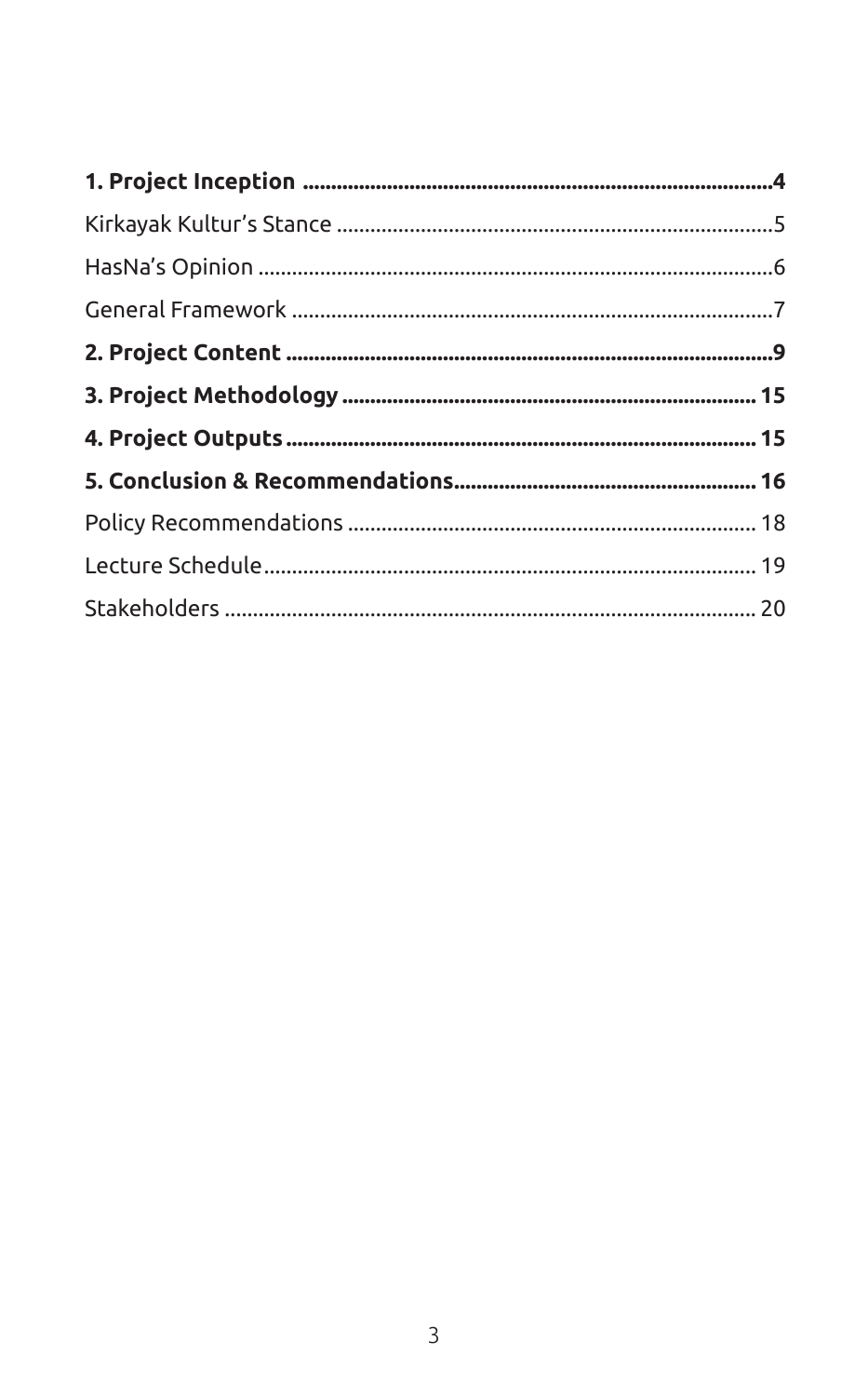### <span id="page-3-0"></span>**MEDIA IN TANDEM: SOCIAL COHESION THROUGH STORYTELLING PROJECT REPORT**

As the academic advisor to the project, my opinions and suggestions regarding the peace journalism project implemented based on the memorandum of understanding between HasNa (Washington, DC, USA) and Kirkayak Kultur (Gaziantep, Turkey) are as follows.

## 1. Project Inception

The project began to take shape with an email sent to me by Steven Youngblood in April 2021. This connection highlights the importance of network relations especially at the international level. Kirkayak Kultur, HasNa, Youngblood, and I decided to implement the project in principle during a Zoom call held on 22 April 2021.

Funded by HasNa, the project was structured and managed by Kirkayak Kultur, a nongovernmental organization based in Gaziantep, Turkey that carries out activities in the fields of art, migration, and culture with a focus on promoting "coexistence". To this end, Kirkayak Kultur also engages in advocacy activities that work to combat discrimination, marginalization, and hate speech directed at socioeconomically disadvantaged and vulnerable groups and individuals. Within the framework of the project at hand, Kirkayak Kultur has set out to create a media program within its own organizational structure that works to promote the language of peace journalism based on human rights and to counter the increased use of hate and discriminatory discourse targeting the "other" in traditional and new media in recent years. With this in mind, and as executed in this project, Kirkayak Kultur will continue to bring young and prospective journalists from different segments of society together with both media and academic professionals who focus on human rights and rights-oriented journalism. In doing so it will aid them in carrying out journalistic activities and work to highlight their personal and professional experiences.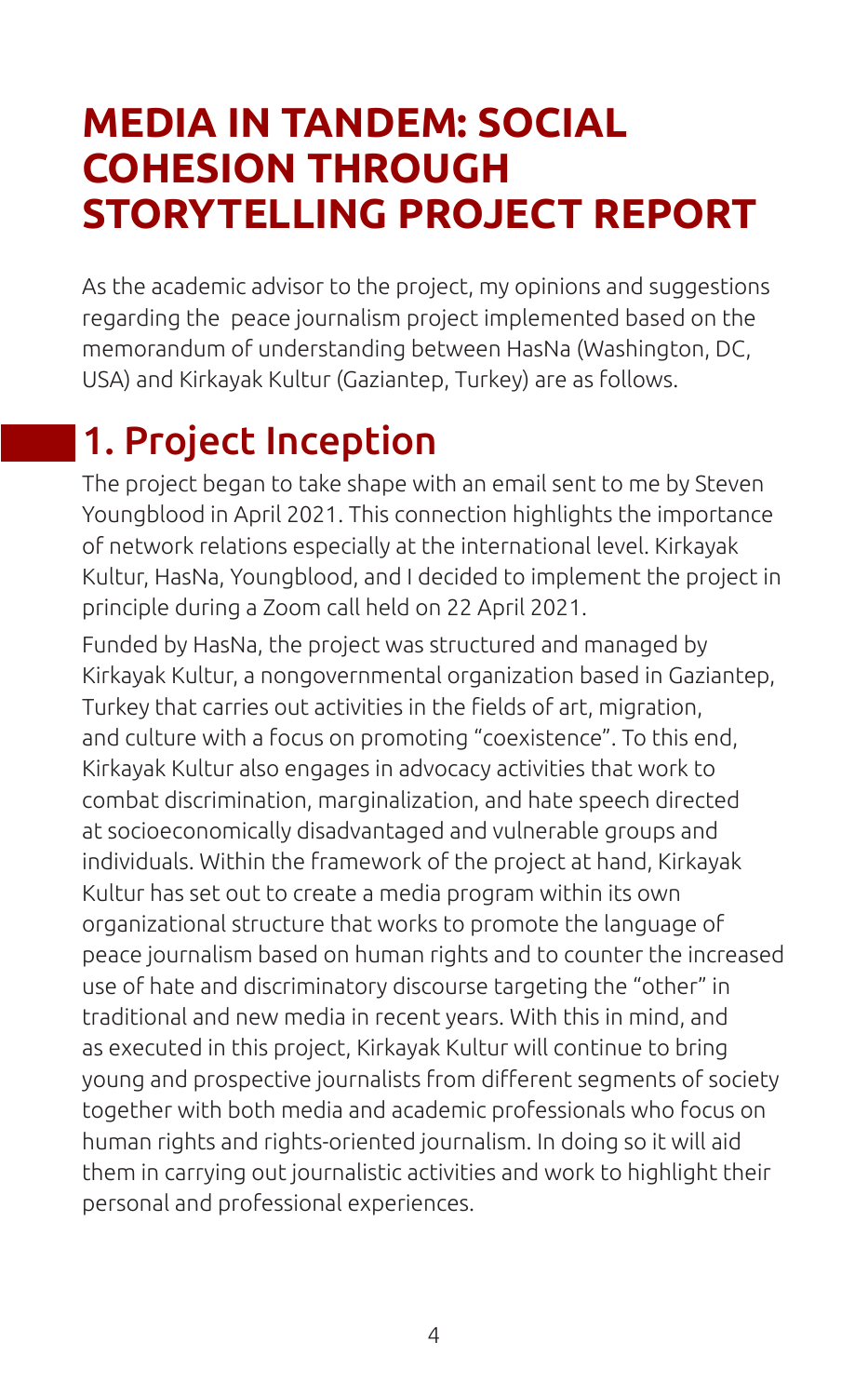### <span id="page-4-0"></span>**Kirkayak Kultur's Stance**

The globalization of migration is making societies increasingly cosmopolitan by the day, causing every country to undergo rapid multicultural and multilingual transformation. Migration is a process in which locals encounter the newly arrived, experience coexistence, and create new, albeit difficult, spaces in which they can live together. As host communities begin to lose the sense that their "guests" will return home, intolerance and fear of the newly arrived can emerge, sparking the language of discrimination and hatred towards the newly arrived across wide swathes of society.

In the face of this social segregation and discrimination, the newly arrived attempt to create their own safe spaces, often in ghettos, and they establish new lives in parallel to their old ones, contacting the "other" as little as possible.

This new form of global migration also marks a new era for media. The 21st century has seen the beginning of an era in which traditional media and new media have become intertwined. Almost every day, discussions on media and journalistic ethics are held across different platforms, the boundaries of traditional media are being pushed more and more by new media as the lines between the two becomes increasingly blurred. On the other hand, a new form of media which can be described as "refugee media" is now becoming widespread in nearly every country, as the newly arrived tell their own stories to their own communities in their own language.

Considering this, Kirkayak Kultur has set out to implement peace journalism trainings to ensure that those contributing to traditional and new media are fluent in the language of peace in this new era. In doing so it promotes coexistence between all segments of society, whether local or newly arrived, and encourages its participants to internalize the inherent value of the "other".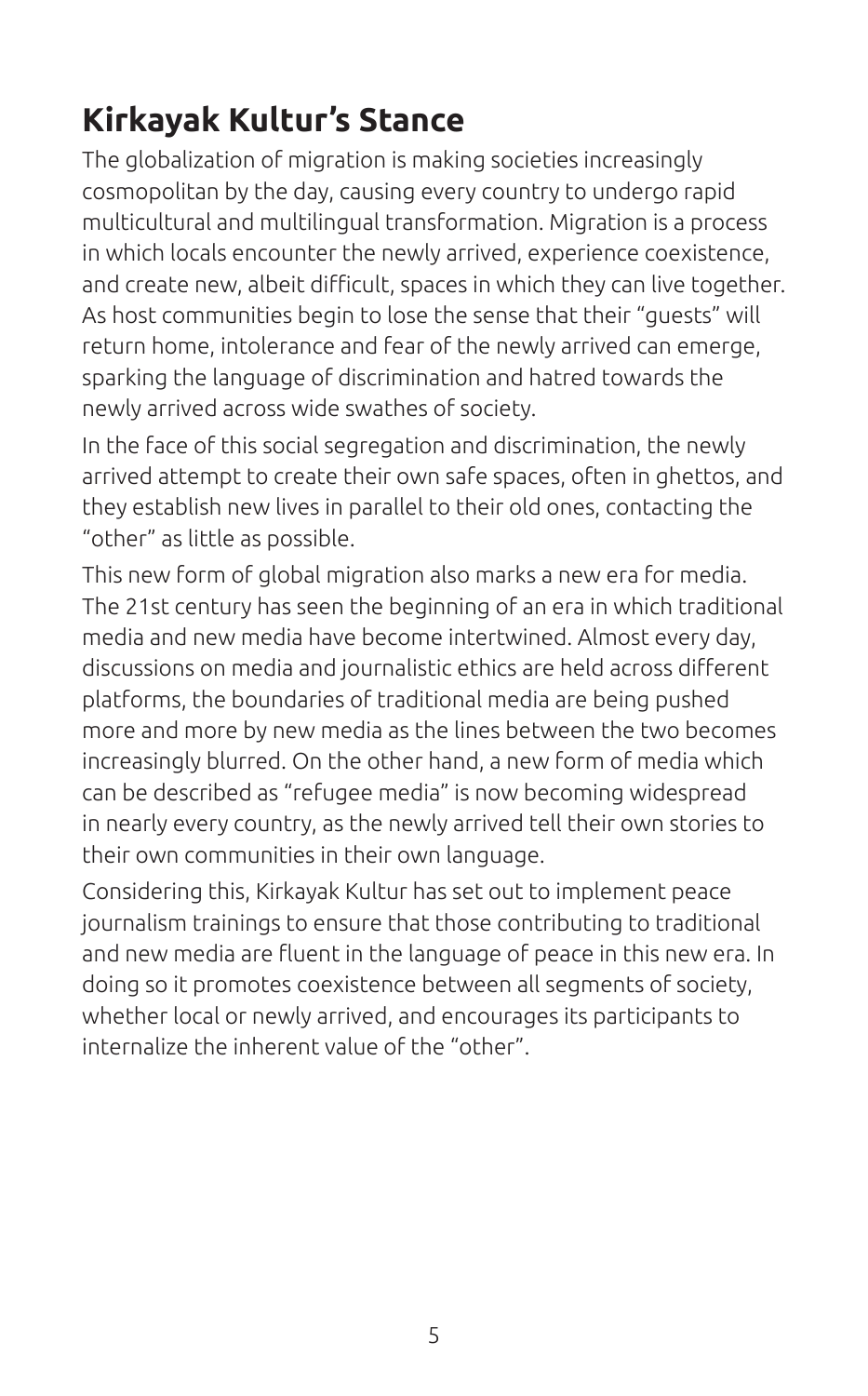### <span id="page-5-0"></span>**HasNa's Opinion**

HasNa's mission is to promote cross-cultural understanding between divided communities through skills training and economic empowerment programs. In pursuit of this aim, HasNa launched the Turkey Refugee Response Initiative (TRRI) in 2020 to promote social cohesion between local and refugee communities currently living in Turkey. Media in Tandem: Social Cohesion through Storytelling falls within the scope of the TRRI.

In Turkey's highly polarized political environment, divisive rhetoric emanating from politicians, mainstream media outlets, and everyday social media users often singles out the country's 4 million refugees as a root cause of Turkey's economic and societal woes. In 2019, the Hrant Dink Vakfi identified 760 instances of hate speech directed towards Syrians. Facts on the ground would also suggest that fear of refugees in Turkey has grown over the past two years. Indeed, the Turkey Trends 2021 Survey highlights that three times as many Turkish respondents now see the "refugee issue" as a main concern when compared to 2020.

Despite suffering some of the worst effects of the pandemic and its economic fallout, refugees, asylum-seekers, and other forced migrants in Turkey have increasingly become scapegoats, subjected to hate speech and xenophobia in both traditional and social media. In this context, a type of 'peace journalism' focusing on building compassion and understanding must be prioritized by progressive media platforms in order to highlight the advantages and opportunities that refugee populations bring to host countries. An authentic, facts-based representation of the hardships faced by both local and refugee communities would go a long way in fostering empathy and mutual understanding between host and refugee communities.

In an effort to address escalating anti-migrant sentiments by building the capacities of local and migrant journalists, HasNa teamed up with "Kirkayak Kultur" and Steven Youngblood, Director of the Center for Global Peace Journalism at Park University, to implement Media in Tandem: Social Cohesion through Storytelling. The project pursued the following objectives: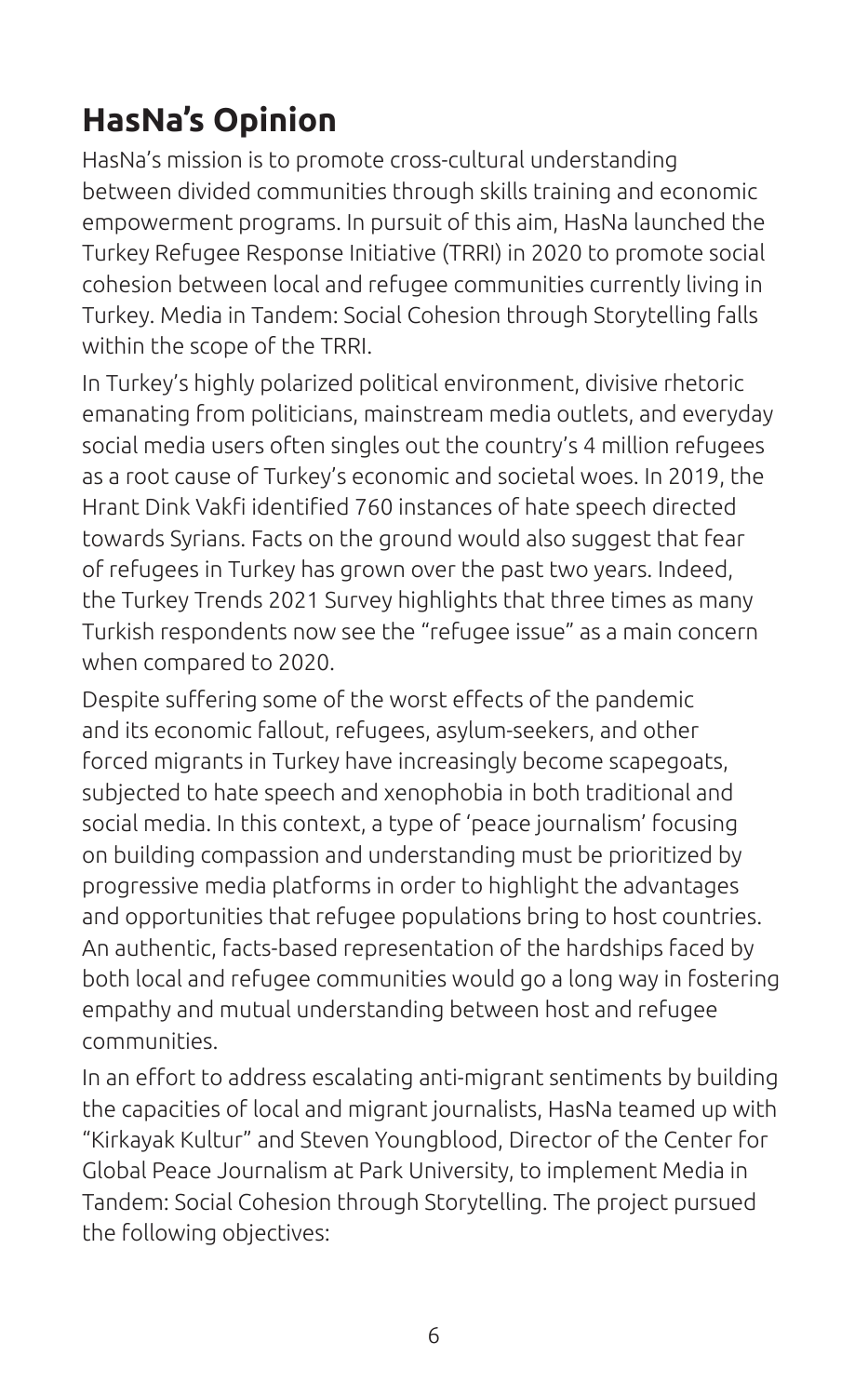- <span id="page-6-0"></span>1. To promote social cohesion between migrant and host community journalists by encouraging them to collaborate and learn with one another
- 2. To enhance the professional capacities of journalists through targeted skills trainings thereby better preparing them for the labor force
- 3. To raise awareness of the issues of xenophobia and hate speech relating to refugees in Turkey, fostering empathy with forcibly displaced communities on an international scale

### **General Framework**

In Lungelo Ndhlovu's article titled "The Importance of Peace Journalism and How to go about it", published by the International Journalists' Network (IJNet),(1) Admire Masuku, a journalism lecturer at the Harare Polytechnic School of Journalism and Mass Communication in Zimbabwe, gives a series of tips on peace journalism:

*"When reporting about peace, journalists must stick to news values. Journalists must avoid morphing, distorting photos, staging or altering a scene. Journalists must secure alternative voices in their reportage and fact-check all the facts."*(2)

According to Lebanese journalist Vanessa Bassil, peace journalism is a constructive response to the problem of news reporting in today's world that relies heavily on elite sources, violent acts, inflammatory occurrences, and ignorant biases. The greatest problem is the implication that these practices can lead to – or actually promote – the misrepresentation of reality and inaccurate framing of the facts. Peace journalism is thus born out of the need for good quality reporting that is able to effect change at the personal, professional, and structural levels. Editors, journalists, and reporters, as well as their managers, or in other words, the producers of news, as individuals, deserve an in-depth analysis of the ways that journalism and the field of peace and conflict studies can jointly contribute to

<sup>(1) 1-</sup> IJNet is a project output developed by the International Center for Journalists (ICFJ).

<sup>(2)</sup> https://ijnet.org/en/story/importance-peace-journalism-and-how-go-about-it (Accessed on 22.2.2022, Tuesday)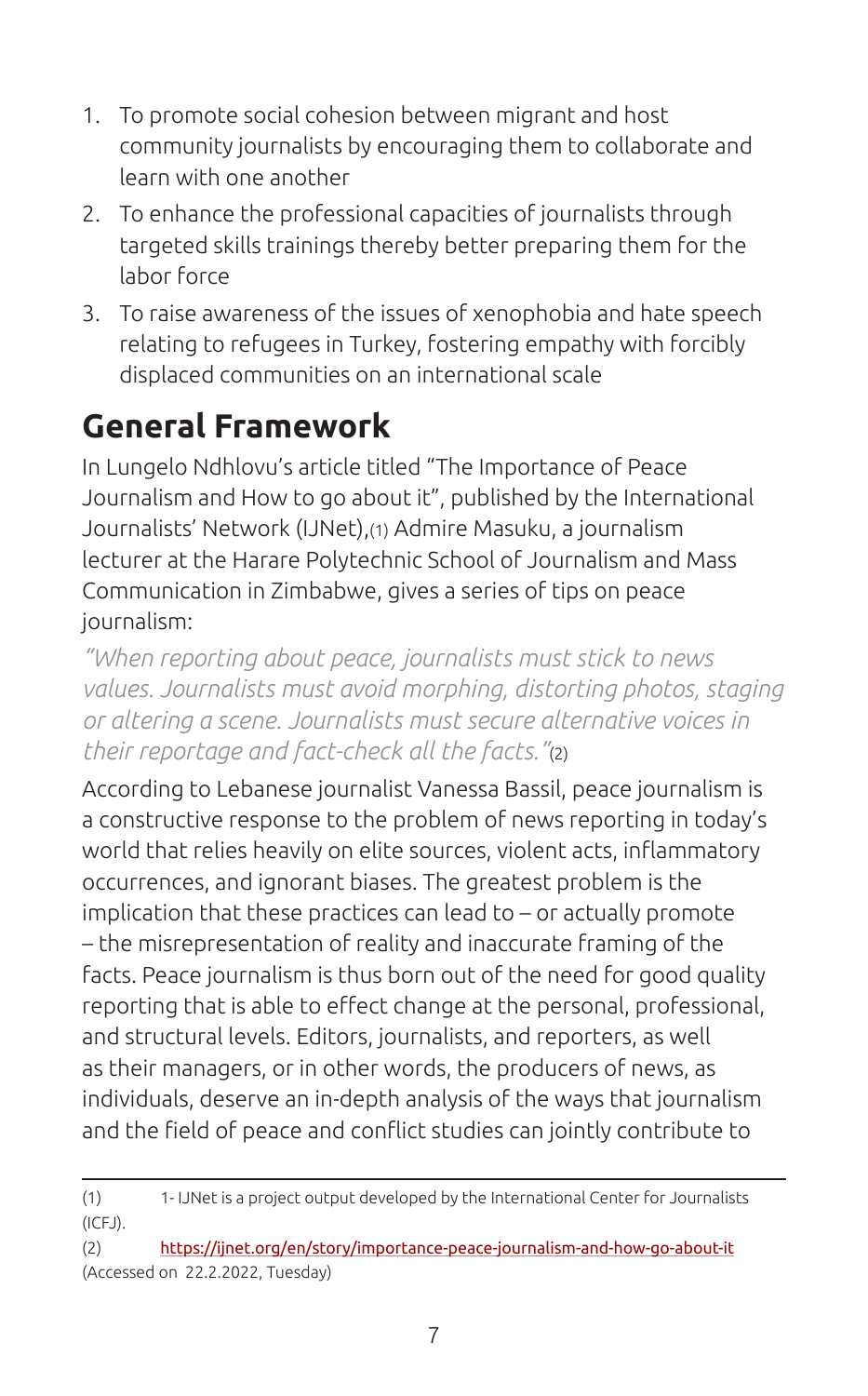one another in order to improve the role of media in societies, and thus, improve the societies themselves.(3)

#### In her article "Peace Journalism and Radical Media Ethics", Marta Natalia Lukacovic describes the issue as follows:

*"Peace journalism is a broader movement that incorporates theoretical and empirical branches as well as practical and pedagogical initiatives. Within the framework of normative media theory, peace journalism is compatible with the view that promotes the radical role of mass media in society, which presupposes that the media are to serve as one of the challengers of oppressive power structures. Peace journalism has also an aptitude to integrate into the innovative paradigmatic formations in the field of media ethics. It is specifically peace journalism's radical aspect that positions it as well suited to contribute to renegotiation of normative role of the mass media in globalized and democratized world that is enabled by the new technologies. Nonetheless, peace journalism faces numerous difficulties with practical implementation, specifically when considering coverage of violent crises and conflicts, where the complications emerge as especially pronounced. A broader radical opposition to structural and cultural violence is essential in establishment of a society that is truly receptive to conflict sensitivity/peace journalism."*(4)

Efforts to integrate immigrants and host communities following the last decade's mass migration from Syria to Turkey as well as the continuous waves of westward migration from southeastern and eastern Turkey should not solely be seen as a responsibility of the state or government. These efforts should be shaped and spearheaded by civil initiatives as well. Media in Tandem: Social Cohesion through Storytelling, which emerged as a product of the joint efforts of two nongovernmental organizations of American and Turkish origin, set out with 27 participants, acting with this sense of responsibility. The participants met twice a week with experts for about two months, discussing the prearranged topics amongst

<sup>(3)</sup> https://www.transcend.org/tms/2018/08/peace-journalism-a-needed-desirableand-practicable-reform/ (Accessed on: 22.2.2022, Tuesday).

<sup>(4)</sup> Lukacovic, M. N. (2016). Peace journalism and radical media ethics. Conflict & Communication, 15(2), 1-9.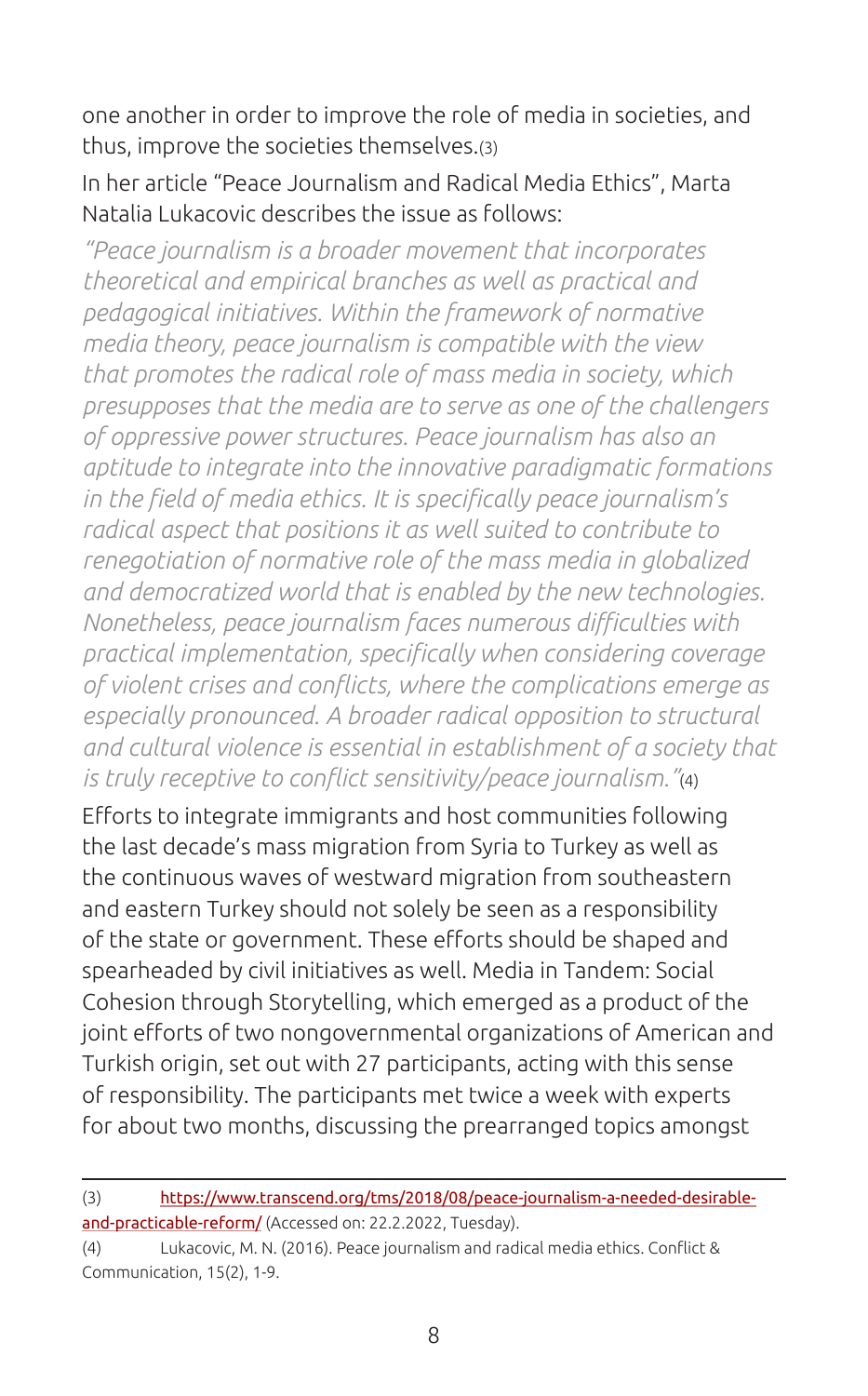<span id="page-8-0"></span>themselves and the lecturers during interactive Zoom sessions.

The participants were locals and refugees who were either students, recent graduates, or practicing journalists. Participants also had the opportunity to get to know each other during the training and seminars. At the end of the training, a constant flow of information was provided by **Damla Deniz Cengiz**, the project coordinator, through WhatsApp groups, as she guided participants in employing their newly acquired knowledge, creativity, and comradery to make short films about topics relevant to refugees. The project wouldn't have been possible without Deniz with her vast project experience, patience, optimism, and professionalism, she catered to all project stakeholders with the grace of an orchestra conductor.

Some of our participants were unable to continue the program for various reasons, as life often gets in the way. Nonetheless, despite the pandemic and other severe challenges, the remaining participants were divided into four groups that produced four short films on separate topics.

# 2. Project Content

The project's first of two phases began with the execution of 12 different training sessions held over the course of two months. Starting at 17:00 Turkish time every Tuesday and Thursday, the sessions lasted for approximately three hours including expert presentations and group discussions. As an academic advisor, I personally attended all 12 sessions and had the opportunity to listen to the participants and expert trainers while simultaneously prompting and encouraging productive discussions.

The project started with the "Introduction" seminar/lecture on Tuesday, 19 October 2021. This seminar included **Rukmini Banerjee** and **John Dykes**, representing HasNa, **Kemal Vural Tarlan** and **Damla Deniz Cengiz**, representing Kirkayak Kultur, project participants themselves, and myself, **Tulay Atay**, as the academic advisor.

The opening lecture was was held by **Steven Youngblood** on Friday, 22 October 2021. During his lecture, Youngblood provided detailed information on the principles of peace journalism. He defines peace journalism as follows: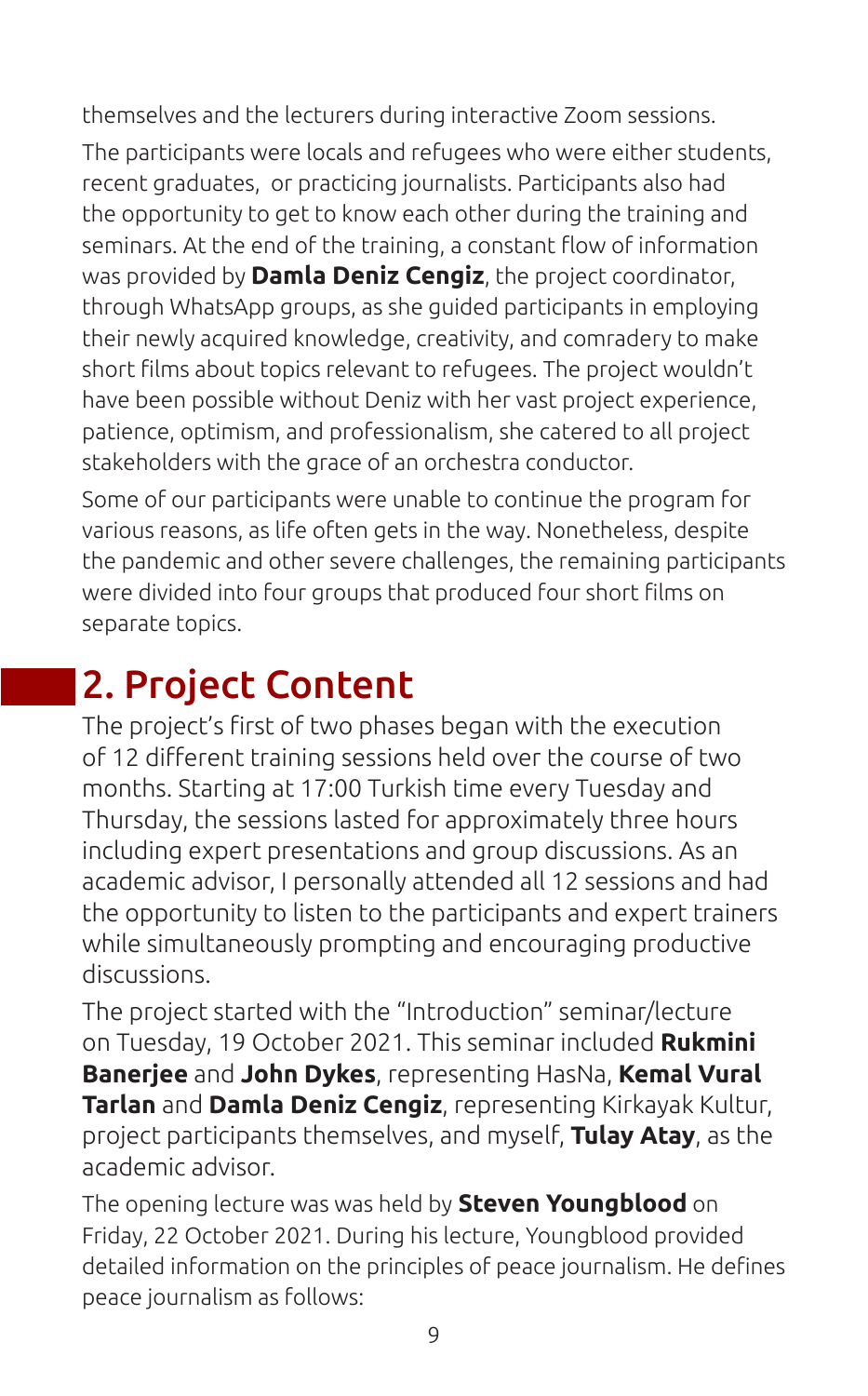*"Peace Journalism is a practice in which editors and reporters make choices that improve the prospects for peace. These choices, including how to frame stories and carefully choosing which words are used, create an atmosphere conducive to peace and supportive of peace initiatives and peacemakers, without compromising the basic principles of good journalism. Peace Journalism gives peacemakers a voice while making peace initiatives and nonviolent solutions more visible and viable."(5)*

Youngblood also explained the characteristics of peace journalism, the characteristics of the language that peace journalism should employ, and – by giving examples using the content analysis method – the aspects of peace journalism that are different from traditional journalism. Before the lecture, participants had the opportunity to study a text that Youngblood had prepared for them so that the lecture could achieve its aim though interactive discussions. The applications of peace journalism aimed at "conciliation" were also discussed in depth during the lecture.

Youngblood met with the seminar participants for the second time on Friday, 12 November 2021, presenting on the topic of human rights and the media. He describes human rights journalism as follows:

*"The delivery of a message can be both a goal and a means of promoting and protecting human rights and peace. By participating in a communication movement, you can contribute to the creation of a peaceful environment, which may also be necessary for promoting and protecting human rights. Cycles of violence (structural, cultural or physical) involving a large number of human rights violations in communication or lack of communication between conflicting parties are easily observable. Benefiting from human rights, on the other hand, can lead to peace by coming together in such a way as to ensure freedom of communication and security. Therefore, there is a clear connection between peace and human rights, and there is a clear connection between communication and these two concepts."*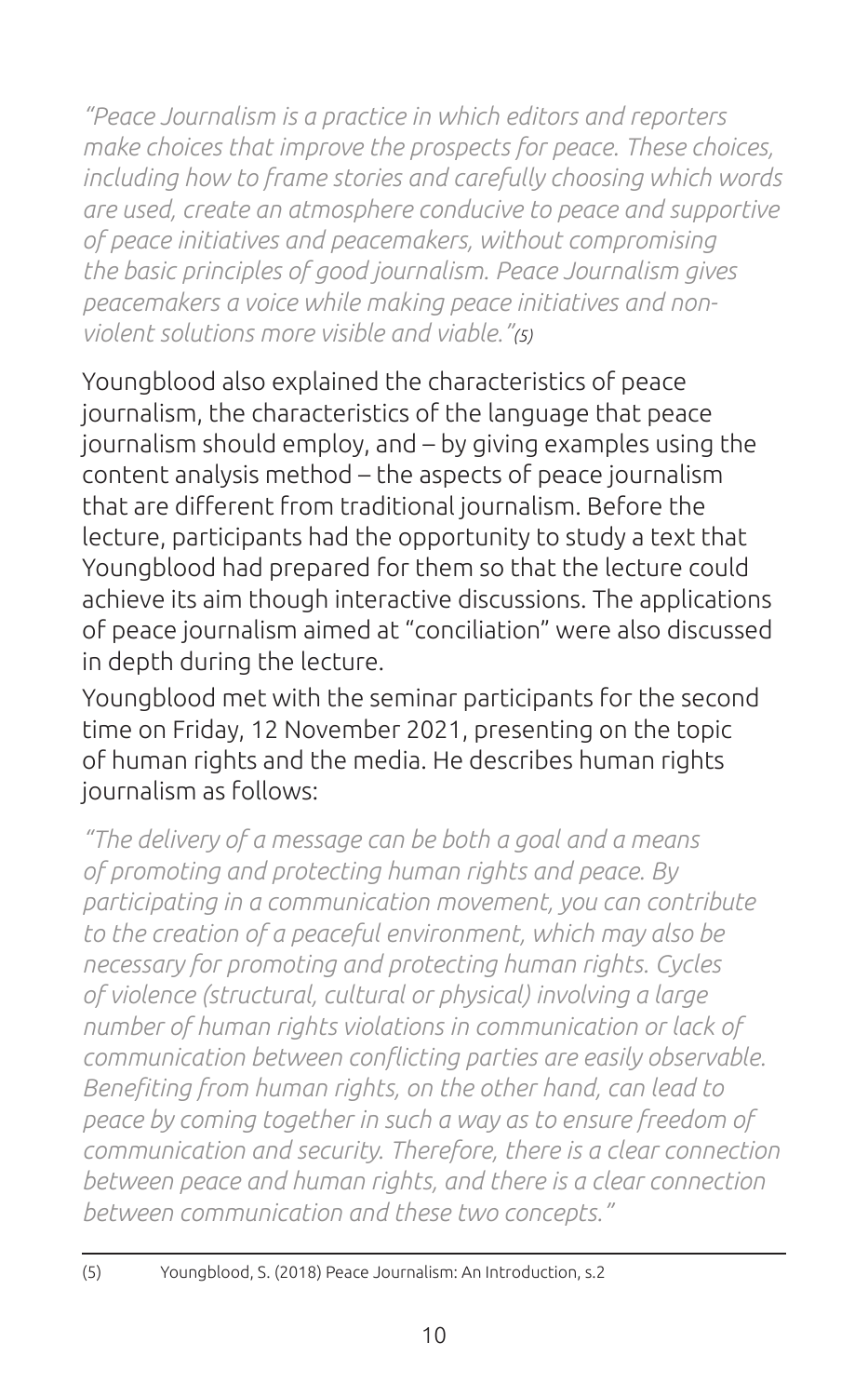In this seminar, Youngblood highlighted the obstacles to human rights-based journalism around the world. Illustrating his point with maps, he presented humanitarian crises of which the the global general public was unaware due to insufficient, ineffective, and repressed reporting. Youngblood, who offered tips on how to improve reporting on human rights with peace journalism, ended the lecture by providing examples of nongovernmental organizations that contribute to peace journalism.

The third lecture was held by **Dr. Semiray Yucebas**. Here, Dr. Yucebas provided information on corporate monopolization of the media and noted that citizens can now take a more active part in reporting and analyzing when the news is presented through new media. Dr. Yucebas noted that the reader is no longer an object, but a subject, and that the notion of "let the citizen report the story" has expanded the foundations of what it means to be a citizen and to consume, create, or shape socialized information. In an environment in which citizen journalism has both positive and negative consequences, it is of the utmost importance to verify the source of the news, Dr. Yucebas emphasized. She also highlighted that citizen journalism can create problems in a professional sense because it is not a practice of impartial, fact-based journalism.

The fourth lecture was led by journalist-author **Ali Duran Topuz**, who discussed rights-based journalism. Defining rightsbased journalism as journalism that reports on and monitors gained rights and does not violate these rights regardless of the subject, Topuz stated that rights-based journalism is often used in very new political struggles. According to Topuz, who noted that rights-based journalism is an idea that developed after World War II, the mainstream media ignores the "idea of rights". However, he noted, publishing based on the idea of rights has become widespread since the 1990s. Stating that some Turkish newspapers such as Hurriyet, Milliyet, Radikal, Cumhuriyet, Birgun, and Yeni Yildiz once reported in a way that was sensitive to rights, Topuz explained the relationship between rightsbased journalism and political and economic climates.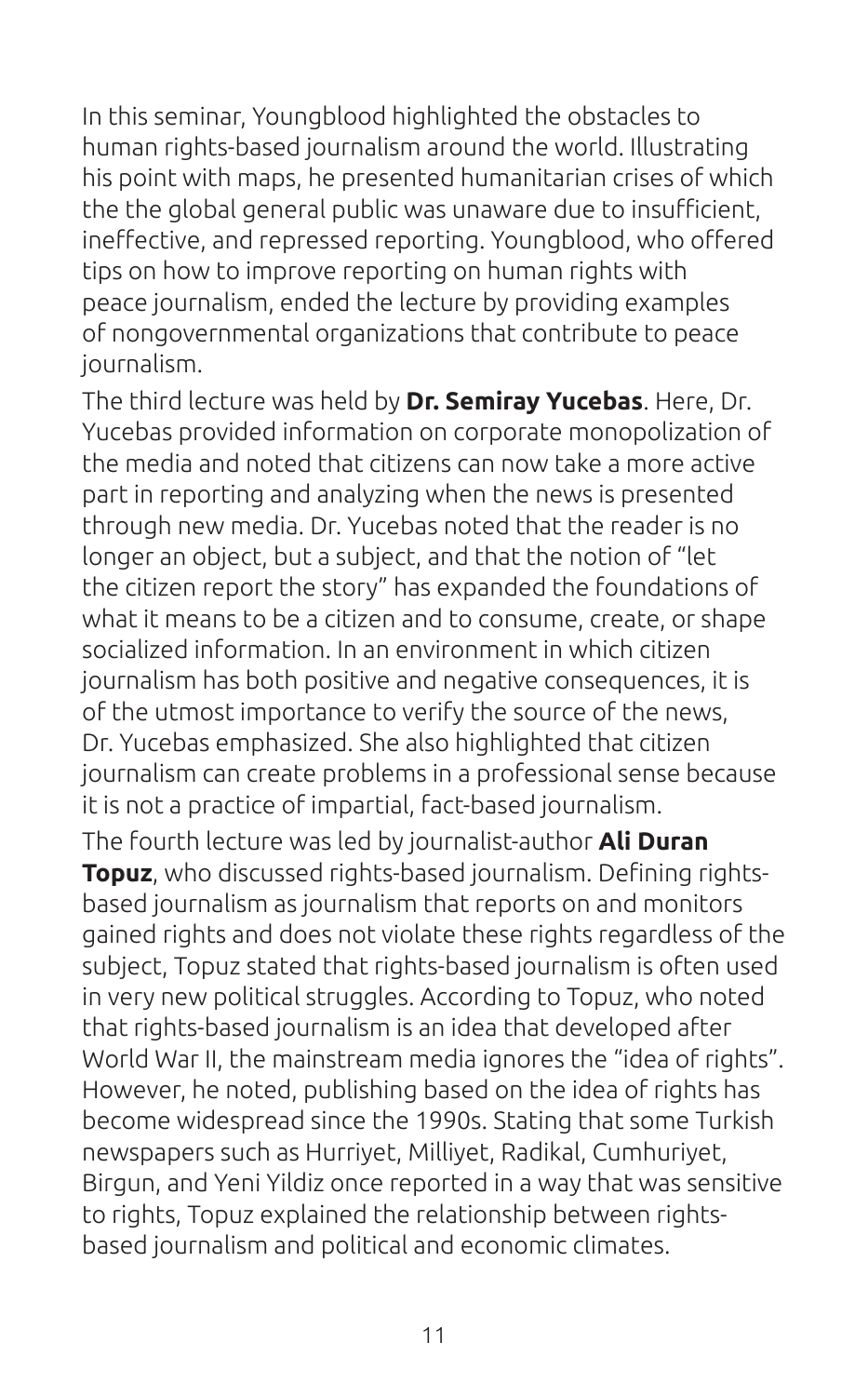In the fifth lecture, **Dilan Tasdemir** spoke on the representation of immigrants in the media. Providing information about hate speech, Tasdemir argued that discrimination can only be eliminated by creating a space in which the subject can participate. According to Tasdemir, migration is simply a spatial change, but it is represented in the media in terms of desperation and weakness. Refugees are often mentioned in the media only when they are accused of a crime. Accordingly, refugees are depicted as in need of something or guilty of some transgression. Tasdemir describes the media's avoidance of empathetic reporting on refugees as an expression of its incapacity and contempt. Noting that this discriminatory attitude is prevalent in the media, Tasdemir emphasized the need to ensure that every media outlet employs refugee journalists and reporters who are experts on refugee issues. Giving examples of outlets misusing images, Tasdemir stated that news on refugees should be rightsoriented, multilingual, inclusive, written from an egalitarian point of view, and expressed without marginalizing, targeting, or victimizing.

Having conducted sociological studies on Dom and Abdal groups (Roma communities) over the course of many years, **Kemal Vural Tarlan** shared his knowledge of the "Ethics of

Photography" in the fifth session. Tarlan, who works as a civil society activist advocating for vulnerable groups, relayed his experiences as a local photojournalist to the participants.

**Dr. Tulay Atay** held two separate lectures. The first examined the topic of journalism through the lens of gender equality based on the "Gender" cover issue of National Geographic published in 2017. The lecture explored the concepts of sex and gender and discussed the views of feminist academic and activist bell hooks, who passed away in December 2021:

*"Imagine living in a world where there is no domination, where females and males are not alike or even always equal, but where a vision of mutuality is the ethos shaping our interaction. Imagine living in a world where we can all be who we are, a world of peace*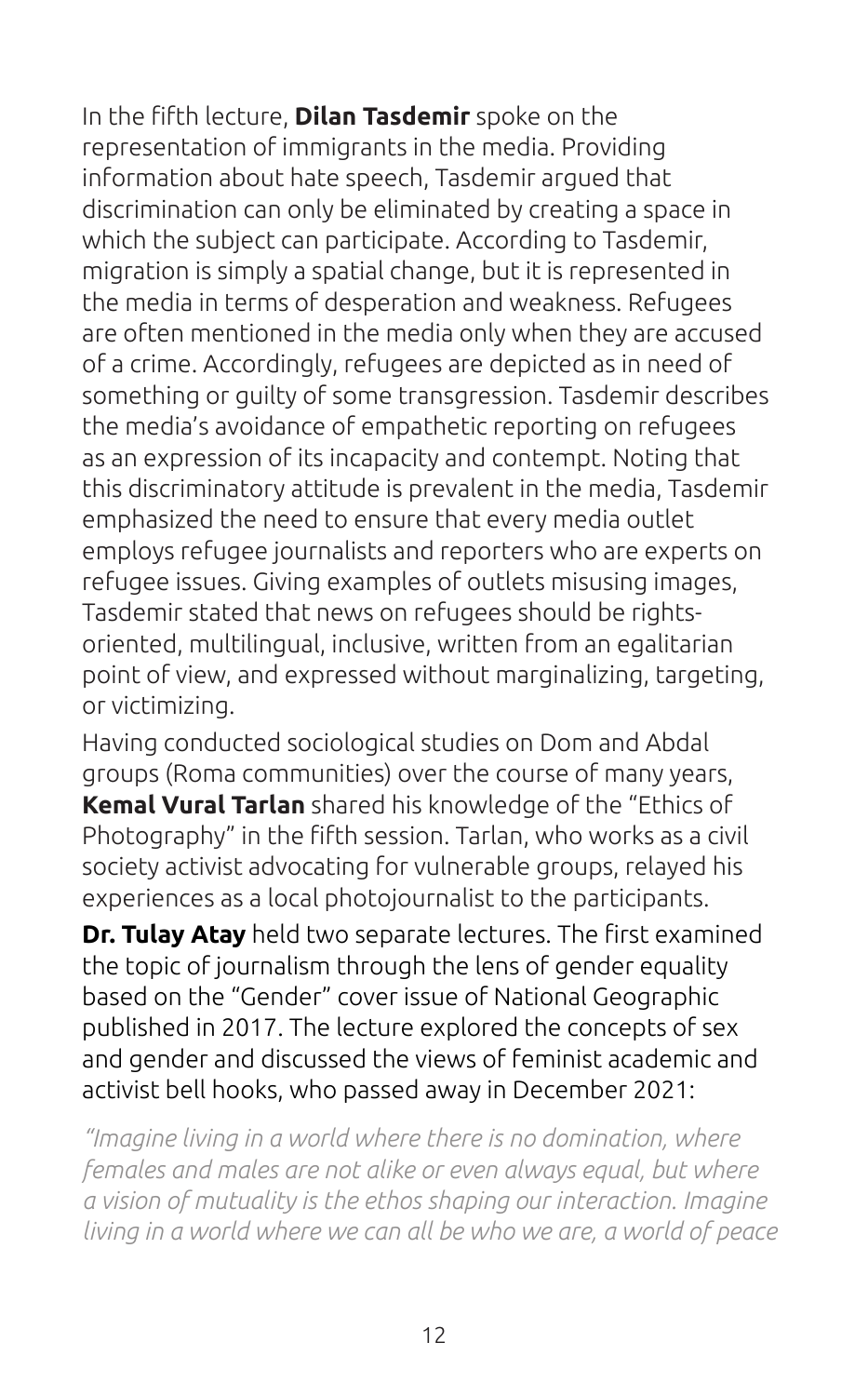#### *and possibility."(6)*

In her second meeting with participants, Dr. Atay discussed the topic of media and ethics.

#### **Dr. Gulcan Ergun**, who presented on new media and social transformation, shared the following views in her presentation:

*"Historically, all social movements have used the means of communication of their periods for their own purposes. Changing communication technologies have also influenced and transformed the fighting practices of social movements. The emergence of the new media has also influenced both the organizational models of social movements and the ways of making policy. The use of new media by social movements, of which we saw the first examples by the Zapatistas, the landless peasant movement in Mexico, and the WTO protests in Seattle in 1999, has gained a new dimension, especially with the Arab Spring and the Occupy Movement. New media tools are becoming a means of claiming rights, especially under authoritarian regimes. It opens a space where social segments that cannot find a place in the mainstream media can make their voices heard. However, it is a reality that these areas are open to the control and surveillance of the governments as much as the social opposition. In addition, social media platforms frequently used by social movements are commercial companies and mostly cooperate with states. Considering all these, the assumption that these platforms are inherently democratic or increase democratic participation should be questioned, and it should be remembered that striving for democratization of these spaces for social movements is also a separate field of struggle."*

In his session, **Fikret Ilkiz**, Attorney at Law, presented on the issues of communication, media, and mass media law from the perspective of an experienced lawyer. Ilkiz has held presentations and written articles on "individual disarmament and violence" for local media seminars organized by the Umut Foundation for many years. His written works are also published on the Foundation's website. During the training, he conveyed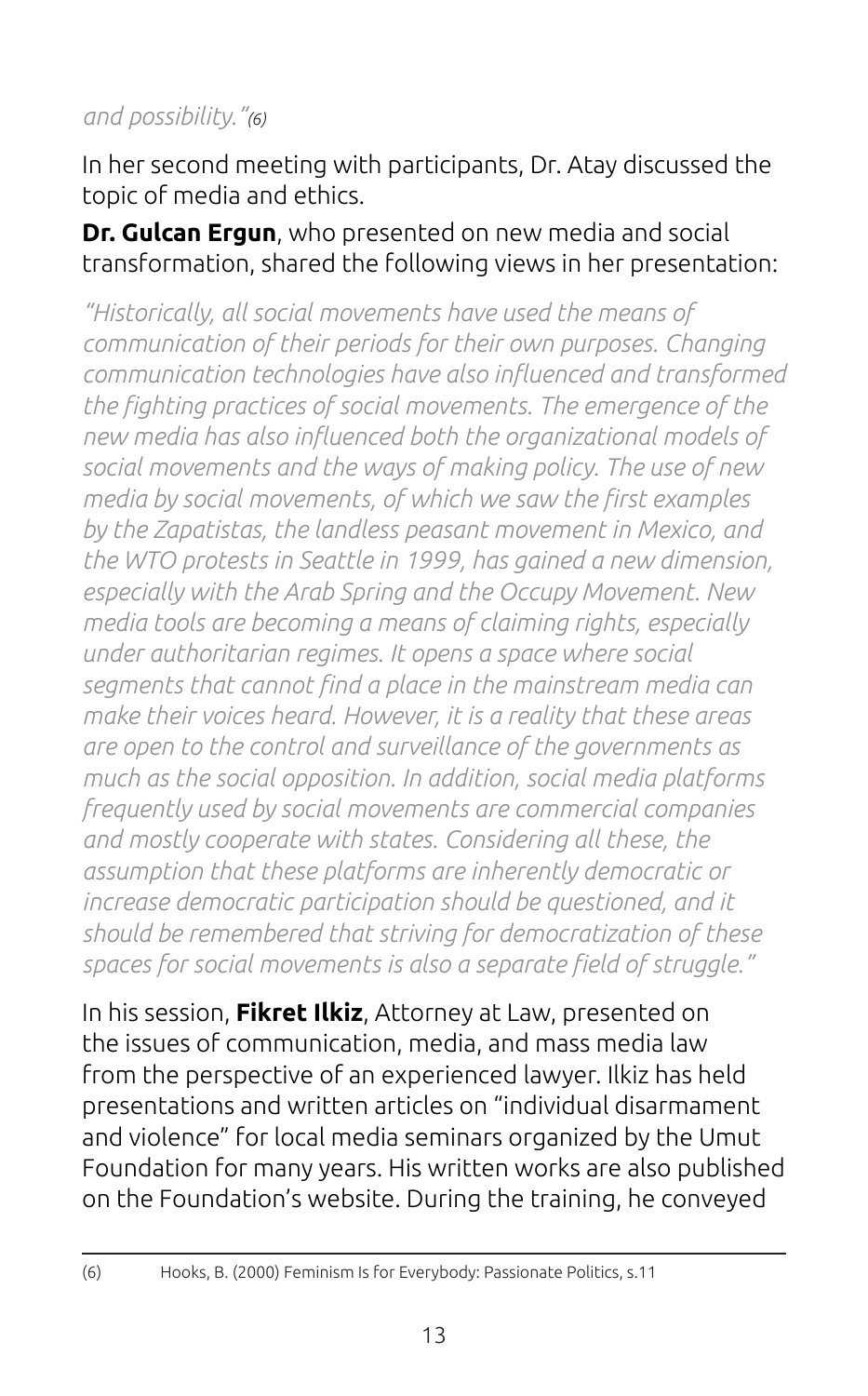#### his views on the concept of violence, which stands against the concept of peace, as follows:

*"When you look at it, violence is, in its broadest form, a state of aggression. [...] We all see hatred, grudge, ambition in the news, in its broadest form, in the media and on television. All these are marketed to us. All these are told to us, and we are gradually internalizing them. We all have a common complaint. Yes, violence takes place in all areas of our daily lives, in our family life, in our friendships, in the workplace and in the media."(7)*

During the eleventh session, journalist **Rusen Cakir** discussed the topic of media and ethics based on his work and experience in a challenging society such as that of Turkey. He particularly focused on the characteristics that distinguish rights-based journalism from "activism". Cakir, attempting a new form of journalism through new media with his show titled Mediascope published on Periscope, said the following about citizen journalism:

*"There is this concept of citizen journalism, but it is used in a very unsupervised manner. Anyone can produce something, but it must pass through the filter of journalism. I think citizen-supported journalism is more important. In our early days, there were many problems because there was a lot of amateurism; during this period, people showed us the way, solved the problem."* 

Cakir highlighted that he wants to speak freely as a journalist and that he is trying to provide his followers with a platform on which they can discuss every topic deemed newsworthy in accordance with the universal principles of journalism. He went on to note that Mediascope does not assign work to people, but invites them to cooperate.(8)

(7) http://www.umut.org.tr/-turkiye-de-bireysel-silahsizlanma-ve-siddet-haberleriyerel-medya-seminerleri-antakya/ (Accessed on: 22.2.2022, Tuesday).

<sup>(8)</sup> https://medarder.org/wp-content/uploads/2019/01/yurttasgazetecilik.pdf (Accessed on: 22.2.2022, Tuesday).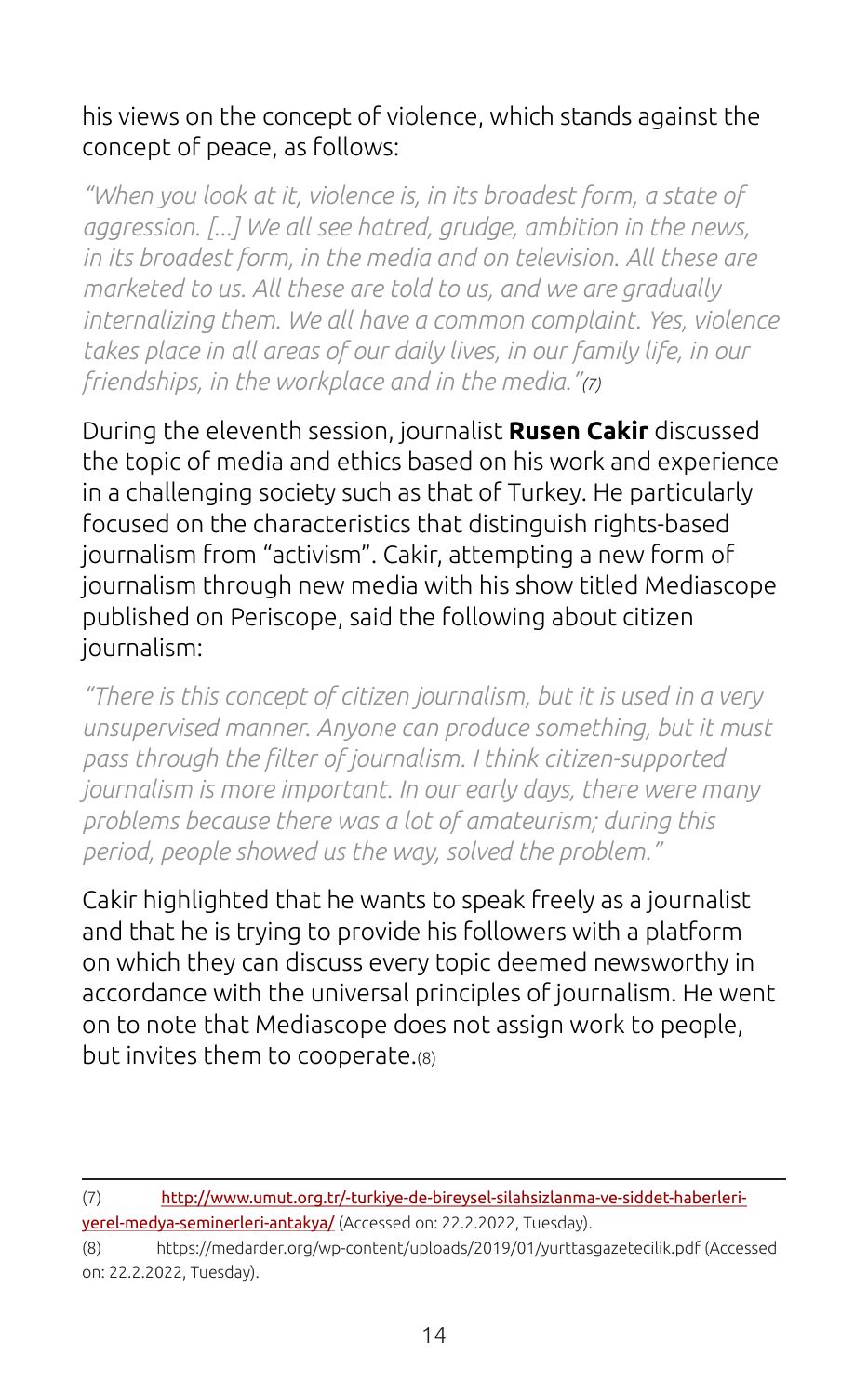# <span id="page-14-0"></span>3. Project Methodology

After reviewing the basics of peace journalism in the 12 interactive seminars over the course of two months, participants were then encouraged to explore through film how social cohesion affects the lives of individuals in the context of migration. Four separate groups created four different short films.

The participants were provided ethical and technical guidance by Kirkayak Kultur at every stage.

# 4. Project Outputs



Each group conducted interviews with real people, turning these discussions into short films or stories that presented the unique perspectives of the participants as well as the interviewees.

- Group 1 examined how the game of chess impacted the life of an immigrant child, helping him to adapt to the new society he found himself in.
- Group 2 explored the role of music in the lives of immigrants through interviews with various musicians.
- Group 3 allowed a refugee dentistry student to tell his own story and life lessons in his own words.
- Group 4 showcased the struggles and success of two migrants, a man and a woman, living in a coastal city with few migrants.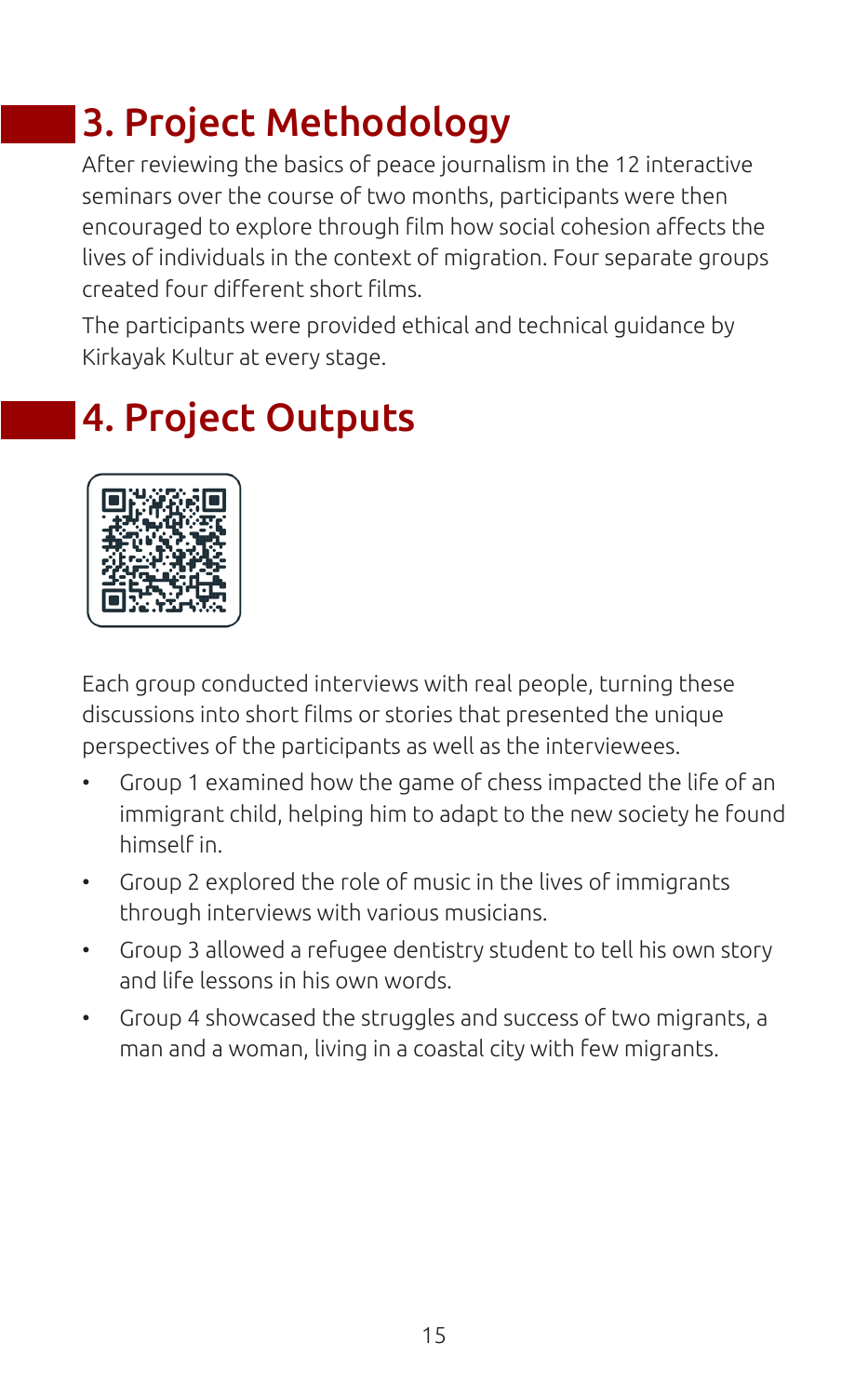# <span id="page-15-0"></span>5. Conclusion & Recommendations

In today's world of globalized migration, both migrant and host communities need to overcome social and individual obstacles to create and expand spaces where they can voluntarily come into contact and cultivate peaceful coexistence.

The issue of migration and the way it is covered and represented by the media is extremely impactful for any given society. This is due to the fact that the way an immigrant appears in the media influences the concrete behaviors of members of society, exerting a profound effect on social cohesion. The discriminatory and exclusionary language of the media towards immigrants is proliferating within the public much faster than the more conciliatory language of other social and political actors.

In this context, although traditional and new media constitute spaces in which discrimination and hate speech are produced and reproduced, thus negatively affecting social cohesion, when they work for the purpose of facilitating social cohesion, they function as one of the key contact points between the different segments of society. This is only possible through the development and use of a media language the prioritizes peace, challenges social difference, and ensures that problems are resolved by peaceful means.

Producing media discourse on immigrants in the language of peace is an important start to creating a form of expression that promotes the ideal of social cohesion as opposed to discrimination and marginalization.

In this project, seasoned journalists and academics shared their experiences in the fields of migration and refugee-oriented journalism, rights journalism, and peace journalism. They provided young journalists with the knowledge and training to produce news stories that utilized this language of peace and promoted the ideals of social cohesion.

Ultimately, the project was designed to modestly contribute to larger efforts that recognize the existence of immigrants and refugees living in Turkey as equal members of society. Beyond its design, however, the project's participants and trainers continue to strive towards the normalization of a media landscape that constitutes a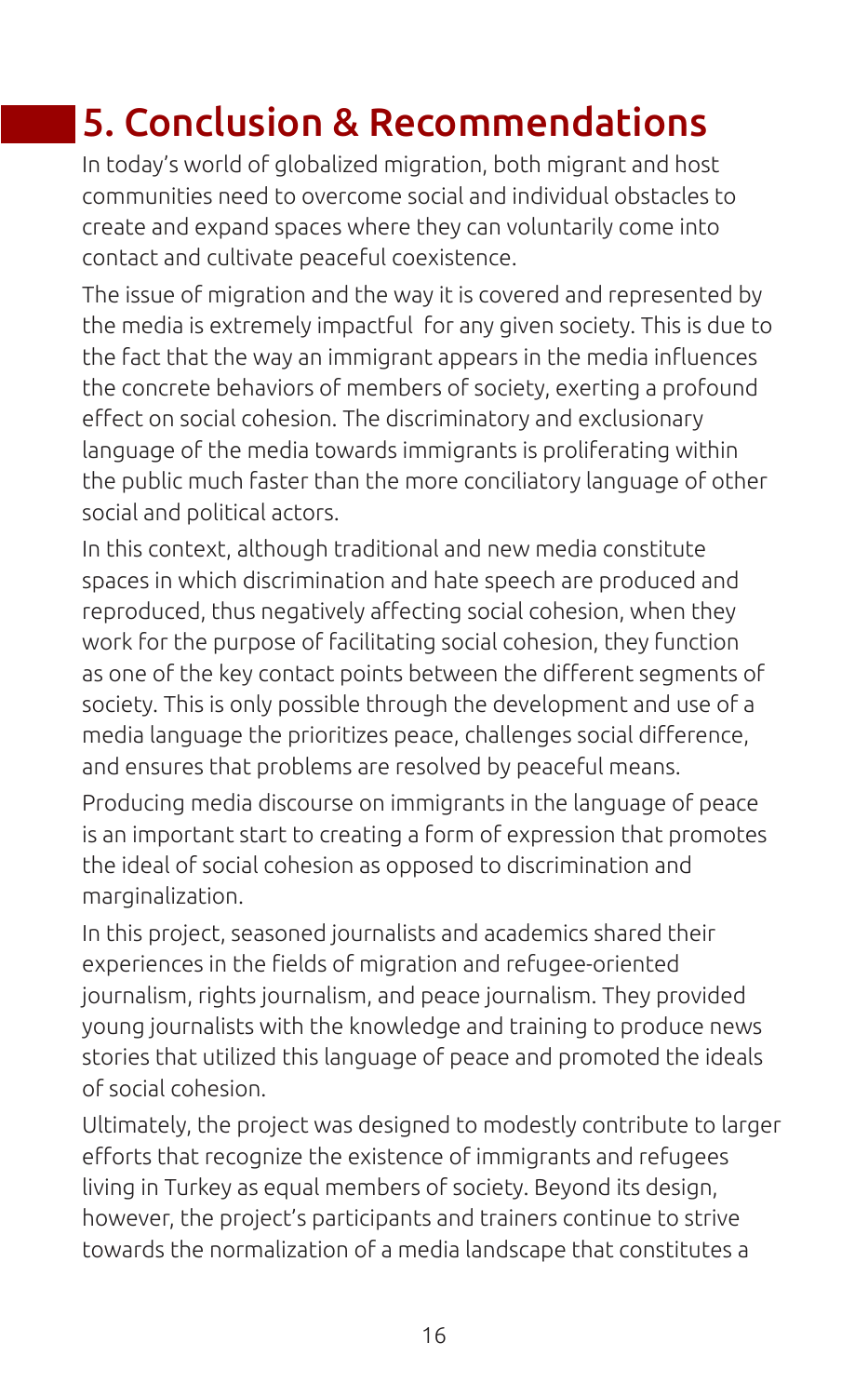"voluntary gathering space" characterized by coexistence and social cohesion.

The project offered an opportunity for collaboration by bringing together locals and refugees with incredible dedication, albeit limited financial resources. The participants' academic knowledge and field experience were supplemented with the knowledge of the trainers and turned into short films.

The role of migration in the human experience was placed front and center during the project; as it raised awareness and projected the language of peace into film, it also provided the foundation from which future projects can be developed.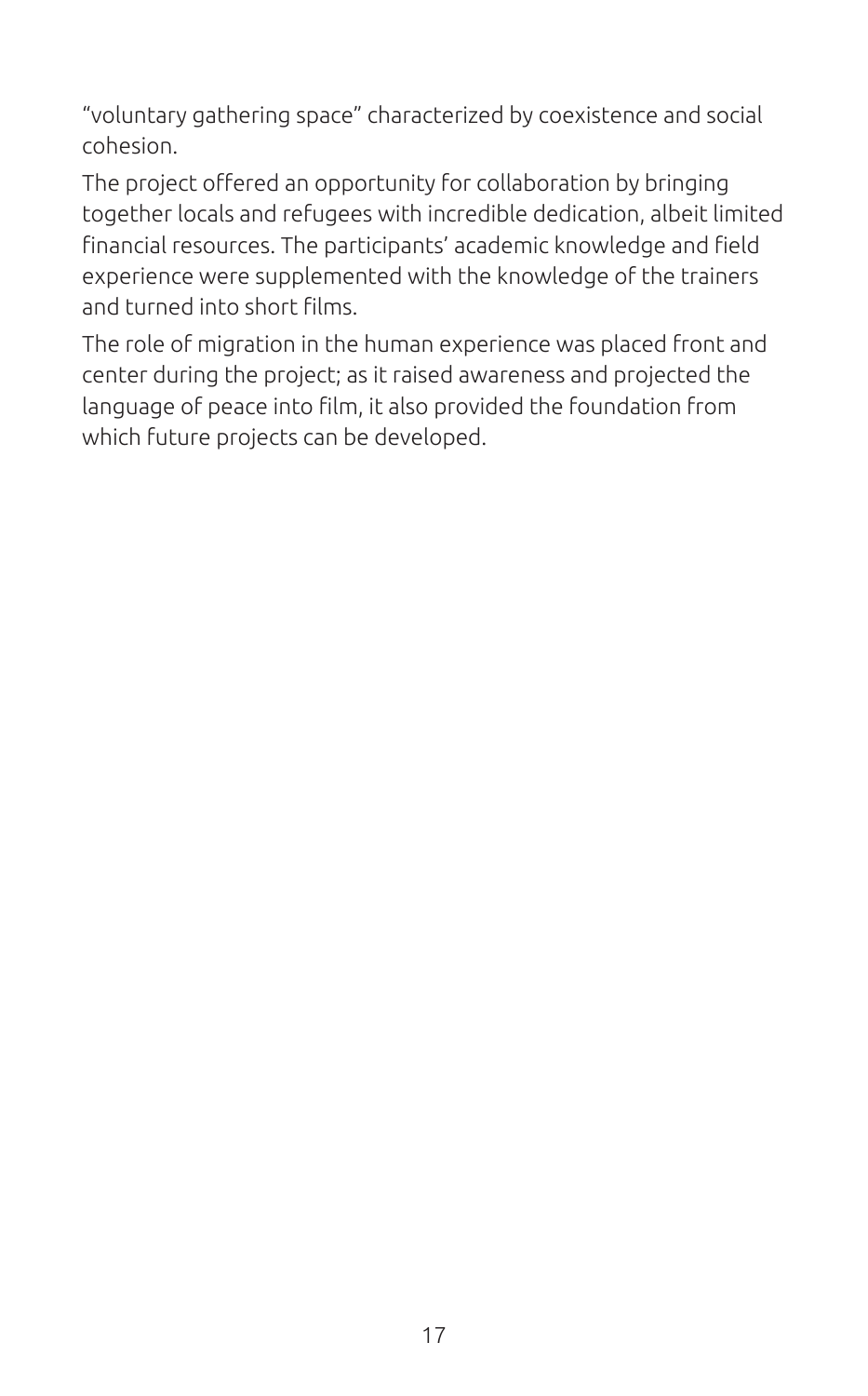### <span id="page-17-0"></span>**Policy Recommendations**

- Increase positive representations of immigrants in the media.
- Increase the number of immigrants working within media organizations.
- Establish independent media portals with strong ethical codes that support citizen participation.
- Develop strategies to support the use of new media tools on the basis of rights-based journalism.
- Promote human rights-based, egalitarian media education and conduct supervision and evaluation activities within media organizations and networks.
- Pave the way for young journalists to work in media organizations by providing hands-on, practical training.
- Monitor migrant/refugee media outlets and provide them with educational and training opportunities.
- Ensure that migrant/refugee media outlets are granted equal access to media networks and organizations in their respective host countries, and pave the way for their employees to enjoy equal legal rights to those of their native counterparts.
- Establish networks that include migrant journalist members.
- Train young multilingual journalists in faculties of communication.
- Create programs that pair young journalists with internships at international media organizations.
- Increase the quotas for foreign nationals at universities taking into account increases in the number of migrants in Turkey.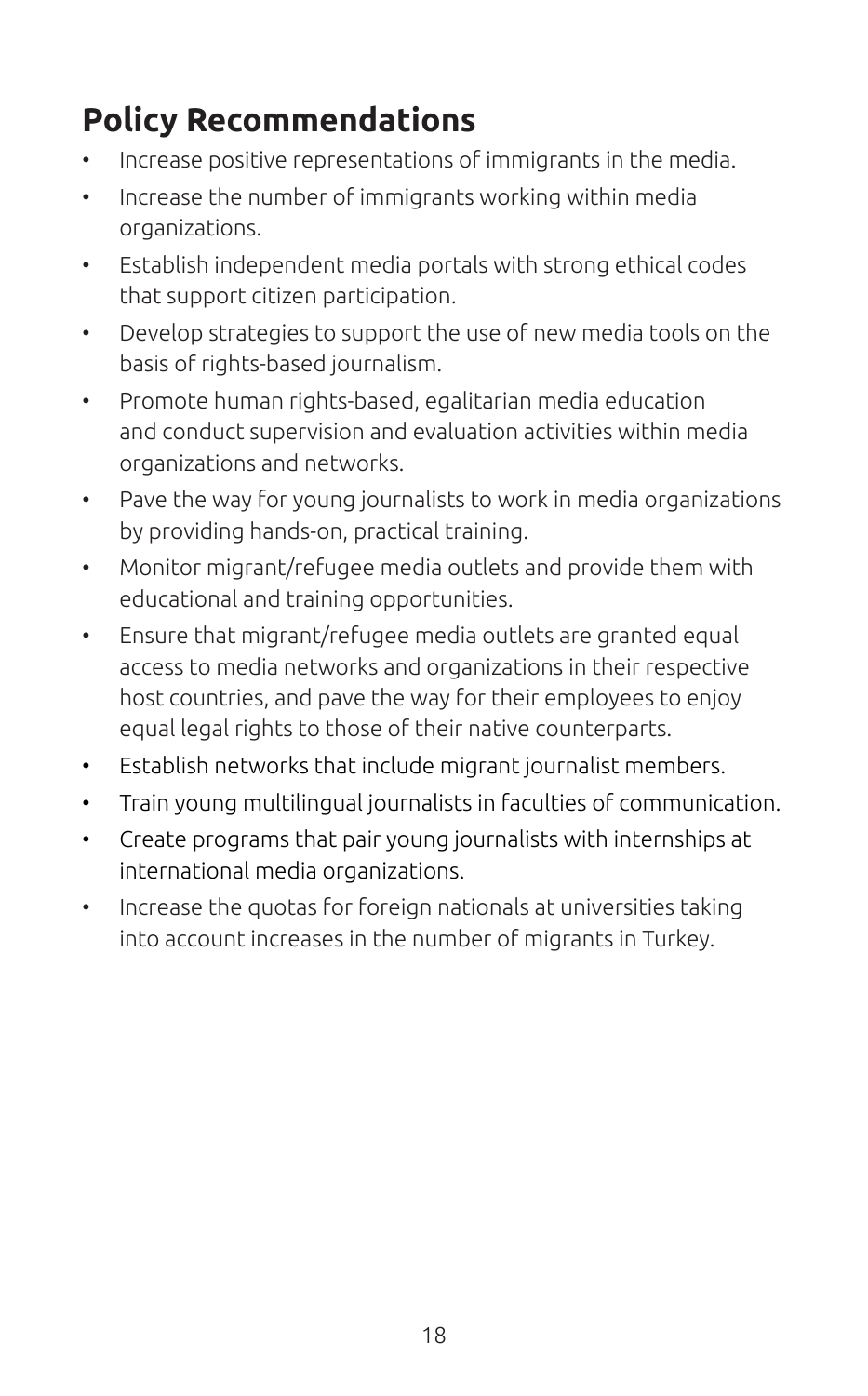### <span id="page-18-0"></span>**Lecture Schedule**

1- Introductory Lecture

2- Peace Journalism - Steve Youngblood

<https://www.park.edu/people/steven-youngblood/>

3- Citizen Journalism - Dr. Semiray Yucebas

[https://akbis.gantep.edu.tr/detay/?A\\_ID=192771\\_dr-ogr-uyesi\\_](https://akbis.gantep.edu.tr/detay/?A_ID=192771_dr-ogr-uyesi_semiray-yucebas) [semiray-yucebas](https://akbis.gantep.edu.tr/detay/?A_ID=192771_dr-ogr-uyesi_semiray-yucebas)

4- Rights-Based Journalism - Duvar Gazetesi - Ali Duran Topuz

<https://artigercek.com/yazarlar/ali-duran-topuz>

<https://www.gazeteduvar.com.tr/yazar/ali-duran-topuz>

5- New Media and Social Transformation - Gulcan Ergun

<https://feministbellek.org/gulcan-ergun/>

6- Representation of Immigrants in the Media - Dilan Tasdemir

[https://www.dokuzeylul.com/ab-telif/medyada-nefret-var-multeci](https://www.dokuzeylul.com/ab-telif/medyada-nefret-var-multeci-haklari-yok-h161155.html)[haklari-yok-h161155.html](https://www.dokuzeylul.com/ab-telif/medyada-nefret-var-multeci-haklari-yok-h161155.html)

7- Ethics of Photography - Kemal Vural Tarlan

<https://kemalvuraltarlan.net/>

8- Human Rights and Media - Steve Youngblood

<https://www.park.edu/people/steven-youngblood/>

9- Journalism with a Gender Equality Approach - Dr. Tulay Atay

<https://orcid.org/0000-0002-0746-7127>

<https://mku.academia.edu/TulayATAYAVSAR>

10- Communication Law - Fikret Ilkiz

<http://www.umut.org.tr/av-fikret-ilkiz/>

11- Media and Ethics (1/2) - Rusen Cakir

<http://rusencakir.com/Biography>

12- Media and Ethics (2/2) - Dr. Tulay Atay

<https://orcid.org/0000-0002-0746-7127> <https://mku.academia.edu/TulayATAYAVSAR>